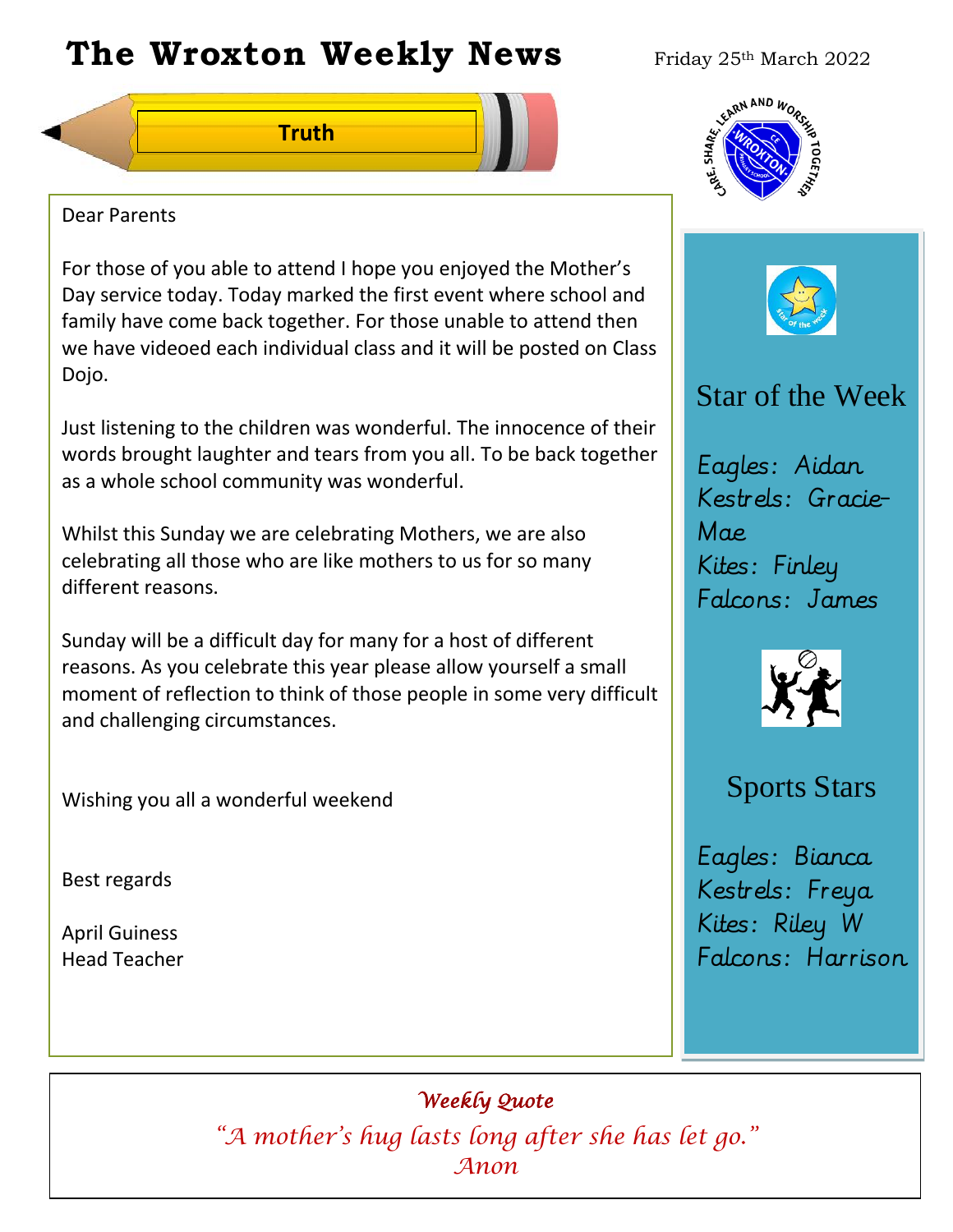## **E-safety - TikTok**

musical clips, record clips (it includes lots of<br>dancing), edit them and add special effects. You must be over 13 years of age to use TikTok. Users can watch musical clips, record clips (it includes lots of lip synching and

#### Why should I be concerned?

You need to be aware that some of the videos may contain explicit language and sexual imagery, which may not be suitable for your child to view. There is also the risk of strangers contacting your child so make sure you have set up the appropriate settings. If your child is using TikTok then we recommend setting the account as private (this is the default setting for users under 16 since Jan 2021). Even with a private account, your child's profile information such as their photo and bio are still visible so ensure your child understands the importance of not adding personal information (e.g. location, age and phone numbers) to this area. This article explains how you can strengthen your privacy settings and what features are turned off by default for accounts for children aged 13 –

15: [https://newsroom.tiktok.com/enus/strengthening-privacy-and](https://newsroom.tiktok.com/enus/strengthening-privacy-and-safety-for-youth)[safety-for-youth](https://newsroom.tiktok.com/enus/strengthening-privacy-and-safety-for-youth) 

#### Family Pairing

This allows parents to link their own TikTok account to their child's account. This will allow you to set controls such as restricted mode (limit the appearance of inappropriate content) and screen time management (control how long they can spend on TikTok each day). You can find out more

here: <https://www.tiktok.com/safety/en/guardians-guide/>

## **School Dinners - action needed**

Please order no later than Tuesday 29<sup>th</sup> March for the w/c 4<sup>th</sup> April 2022.

## **Well done Wroxton - we are World Record Holders!**

As of 8 o'clock this morning, we are OFFICIALLY WORLD RECORD HOLDERS!

Last Friday for Comic Relief, we took part, along with thousands of other children in a World Record Attempt for being part of the biggest game of musical bumps. We are delighted to say that the record was smashed by all the children who were playing musical bumps including the children here at Wroxton.

Official numbers are still being verified – but we know we're way over the threshold for breaking the record.

If you want to hear the joy of the announcement, you can listen back to the exact moment on BBC Sounds – BBC Radio Oxford at around 2 hours 5 mins into the show! The official Guinness Head of Records made the announcement.

## **Parents' Evening - 4 th/ 5 th April**

Invite links to book your appointment were sent out this week. Please check your emails/text if you haven't seen this yet.

Parents have the choice of either a face to face appointment or via a video link. Please complete the online form that was sent to you this week so we know who to expect at school.

For those opting for the online meeting, a link will be sent to you 24 hours before your appointment. A guide was attached to our letter emailed to you this week. (Please note that we are not using TEAMS as previously. The video link is generated using the appointment booking system.)

If you have opted for a face to face appointment you will still receive a link for a video call, please ignore this.

#### **Tesco Community Grant Scheme**

Last chance to support the school while shopping!

Voting ends on 31<sup>st</sup> March 2022.

#### **Eagles & Kestrels visit to Warwick Castle**

The wait is nearly over. Children in Eagles and Kestrels are visiting Warwick Castle on Tuesday 29<sup>th</sup> March.

Please ensure you arrive at school on time so as not to delay departure.

Children will need a packed lunch (unless you informed the office using the online form link in the original letter) in a disposable bag along with a disposable water bottle.

If you have any questions please see you child's teacher.

#### **Dates for your diary**

**29.3.2022** – Eagles & Kestrels visit to Warwick Castle

**30.3.2022** – Kites & Falcons visiting Warriner Farm

**31.2.2022** – Whole School Church Assembly – children to go straight to All Saint's Church at start of school

**6.4.2022 – 8.4.2022** Year 5/6 Residential **8.4.2022** – End of Term